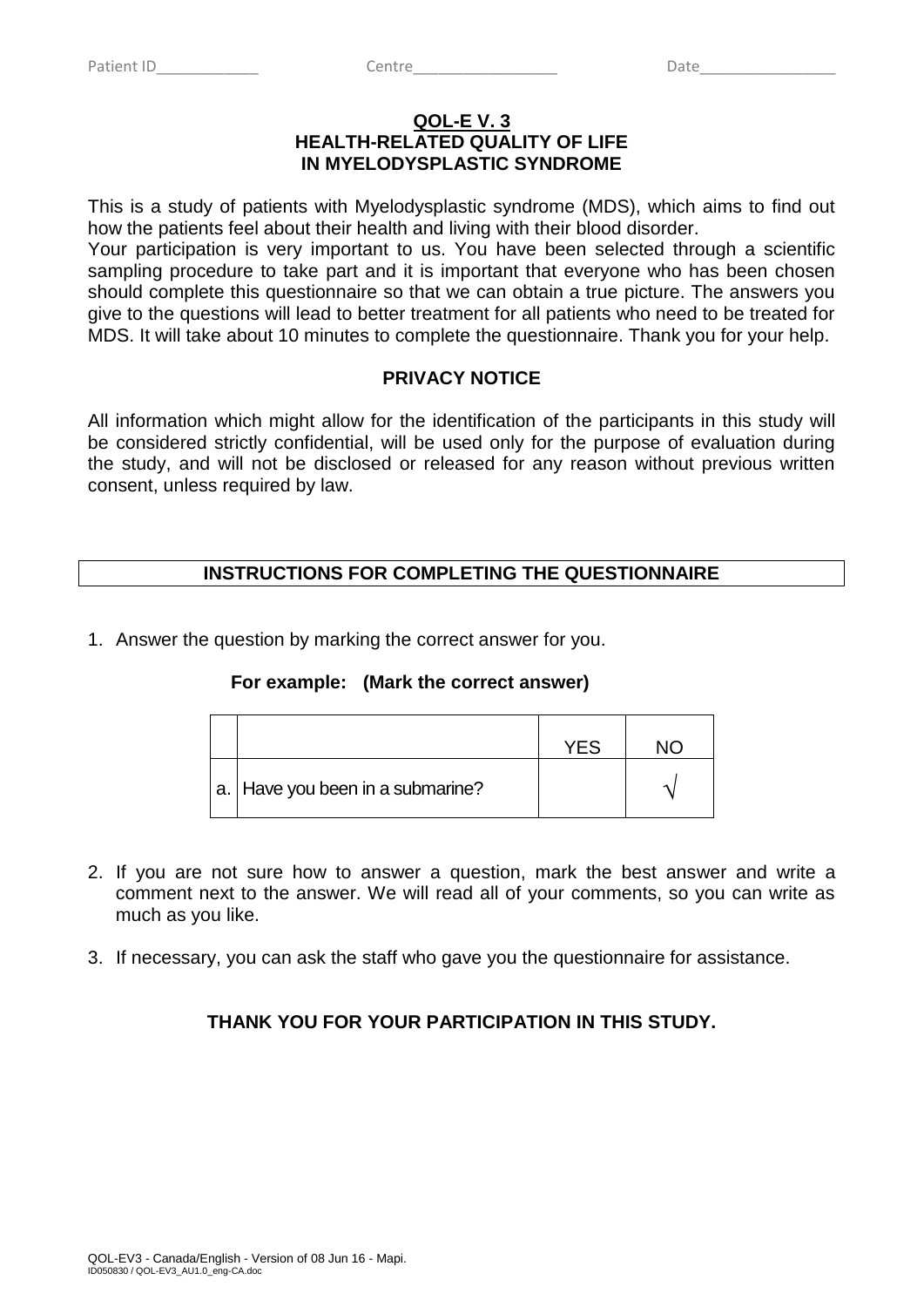## **INTRODUCTION**

1. In general, would you say that your health is:

Excellent | Good | Acceptable | Poor

2. Compared to a month ago, your health is:

| <b>Better</b> | The<br>same | Worse | Much worse |  |
|---------------|-------------|-------|------------|--|
|---------------|-------------|-------|------------|--|

## **PHYSICAL WELL BEING**

3. During the last week, your health may have made it difficult for you to do some of the things you do every day:

|    |                                    | I found it very | I found it       | No difficulties |
|----|------------------------------------|-----------------|------------------|-----------------|
|    |                                    | difficult       | rather difficult | at all          |
| a. | To do heavy exercise, for example  |                 |                  |                 |
|    | running/jumping                    |                 |                  |                 |
| b. | To climb stairs                    |                 |                  |                 |
| C. | To bend over                       |                 |                  |                 |
| d. | To take care of myself (wash       |                 |                  |                 |
|    | myself, get dressed, feed myself). |                 |                  |                 |

# **FUNCTIONAL WELL BEING**

4. During the last week, what problems have you had in your daily activities because of your health?

|    |                                         | Yes | N٥ |
|----|-----------------------------------------|-----|----|
| a. | I got little done                       |     |    |
|    | b. I have felt more tired doing my work |     |    |

5. During the last week, have you found it difficult to stay awake during the daytime?

|      | All of the   Most of the time   Some of the time   Never |  |
|------|----------------------------------------------------------|--|
| time |                                                          |  |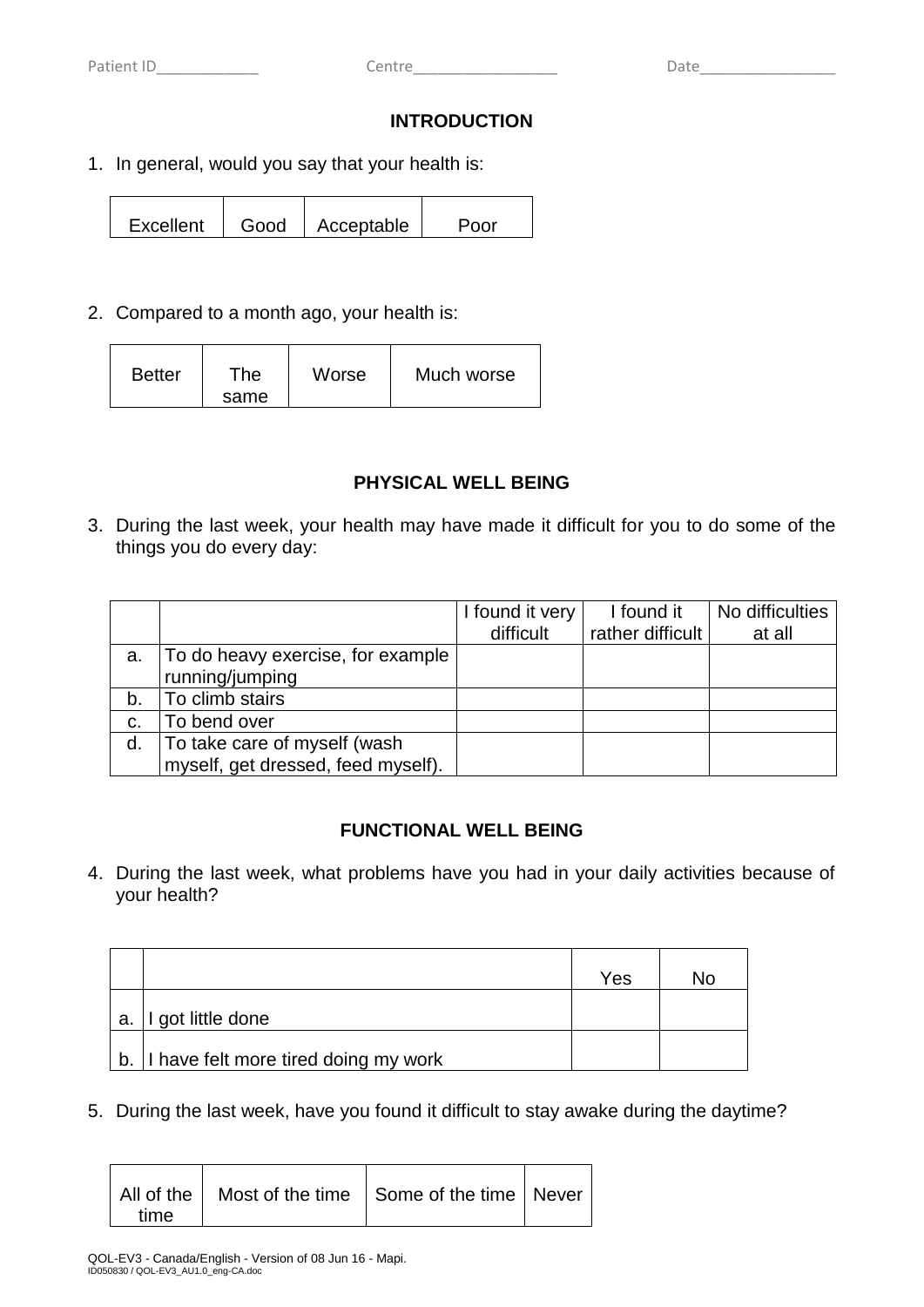# **SOCIAL OR FAMILY LIFE**

## 6. Are the following statements true or false, according to you?

|    |                                                          | <b>True</b> | I don't<br>know | False |
|----|----------------------------------------------------------|-------------|-----------------|-------|
| a. | My current condition interferes too much with my<br>life |             |                 |       |
| b. | feel weighed down by my disease                          |             |                 |       |
| C. | I feel I am a bother to my family                        |             |                 |       |

7. Your health prevents you from having a paid job, whether you are of retirement age or not:

| ≏   | lse |
|-----|-----|
| . . | - - |

8. During the last week, was sexual arousal a problem for you?

 $\mathbf{\tau}$ 

| Sometimes   Often<br>Never   Rarelv |
|-------------------------------------|
|-------------------------------------|

### **INCONVENIENCE RELATED TO YOUR ILLNESS**

9. During the last week, how much did tiredness get in the way of your daily chores?

| l Not at all | A little   A lot | <b>LExtremely</b> |
|--------------|------------------|-------------------|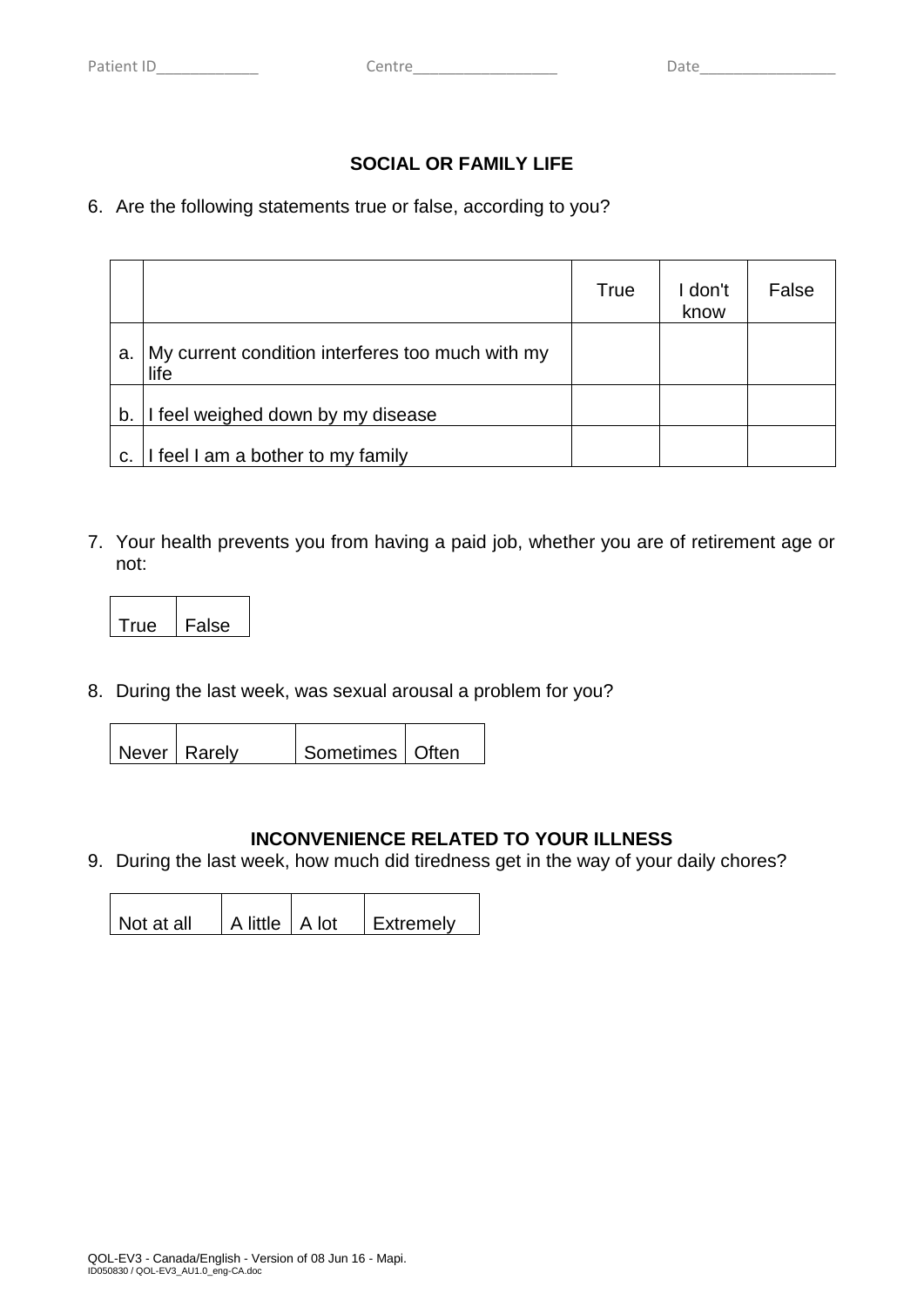# 10.During the last week, how tired did you feel?

|  | l Not at all | A little A lot |  | <b>LExtremely</b> |
|--|--------------|----------------|--|-------------------|
|--|--------------|----------------|--|-------------------|

# 11.During the last week, how much did the following problems bother you?

|    |                                                | Not at all | A little | A lot | <b>Extremely</b> |
|----|------------------------------------------------|------------|----------|-------|------------------|
| a. | Headache                                       |            |          |       |                  |
| b. | Palpitations                                   |            |          |       |                  |
| C. | Taking care of yourself<br>made you feel tired |            |          |       |                  |
| d. | Being bedridden                                |            |          |       |                  |

## 12.During the last week, did you get enough sleep?

| <b>Always</b> | l Often | Rarely | <b>Never</b> |
|---------------|---------|--------|--------------|

### 13.During the last week, did shortness of breath disturb you while climbing the stairs?

| Never Sometimes | Often | <b>Always</b> |
|-----------------|-------|---------------|